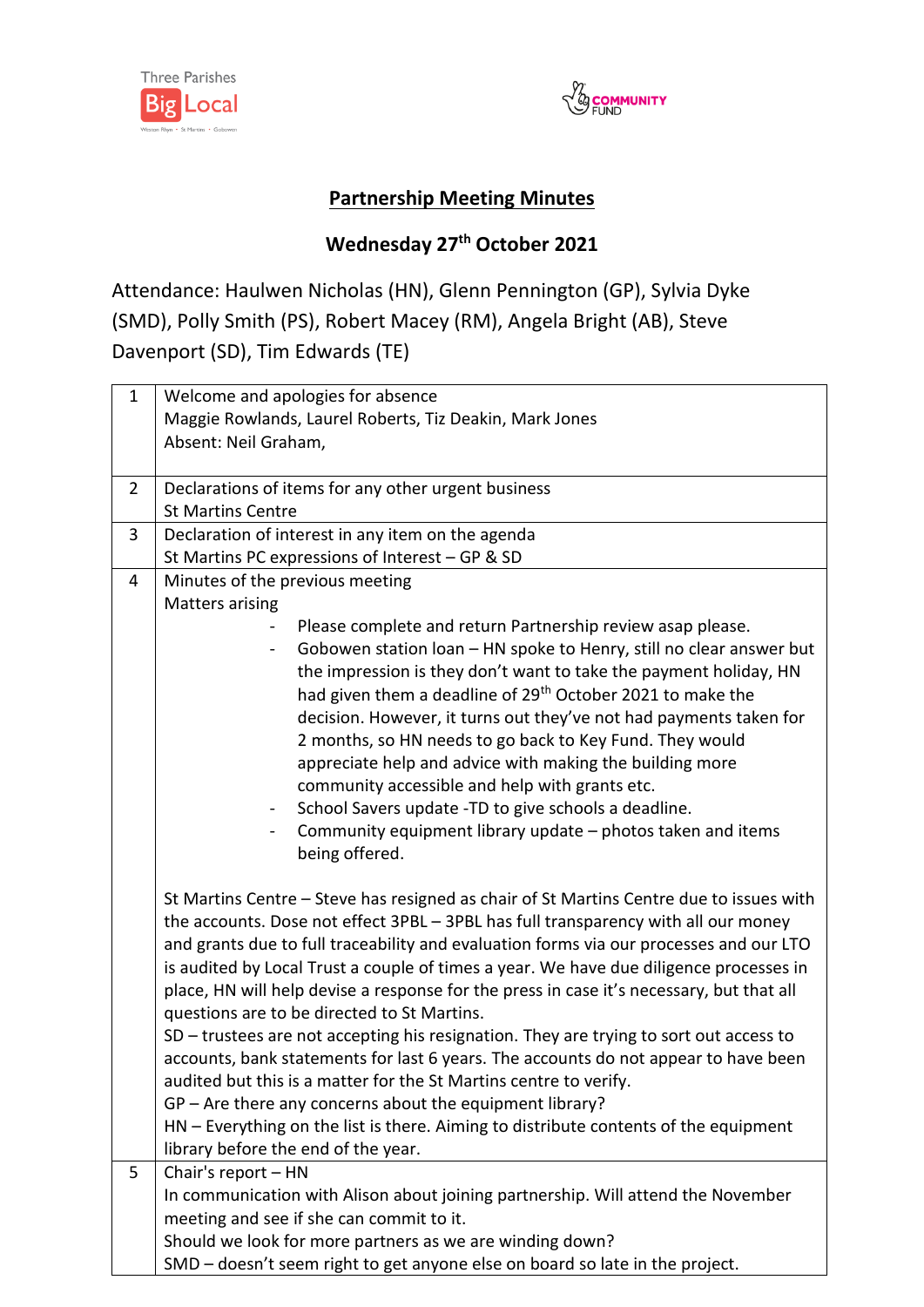|                | Partnership agreed we will not request any new partners on board going forward,                                |
|----------------|----------------------------------------------------------------------------------------------------------------|
|                | Alison will be our last consideration.                                                                         |
|                | HN presented the Countdown clock - this includes the deadlines that we need to be                              |
|                | working towards and decisions that need to be made before Christmas.                                           |
|                | Propose a meeting for December to talk about Means Business and My Money                                       |
|                | Matters. - Partnership agreed and date to be confirmed (8 <sup>th</sup> Dec suggested)                         |
|                | We need to make decisions about underspend.                                                                    |
|                | Need to make final decisions about 2022 budget, how we use the underspend, station                             |
|                | loan repayments, allocate funds etc.                                                                           |
|                | Focus on delivering well the things we've got commissioned and planned.                                        |
|                | Before Christmas 2021 we need to agree which are the projects we wish to                                       |
|                | commission for 2022, and these will then be our last commissioned projects.                                    |
|                | Partnership agreed on this approach.                                                                           |
|                | Deadline for EOI March - give time for questions, match funding etc.                                           |
|                | All grant applications in by May 2022, need time to spend the money, get the                                   |
|                | evaluations and feedback.                                                                                      |
|                | PS Do we need to bring the deadlines closer?                                                                   |
|                | TE Local trust will want the money spent - we don't want to hand money back.                                   |
|                | RM Dates seem ok as long as everyone understands that and sticks to it. Will we need                           |
|                | Expressions of Interest?                                                                                       |
|                | SMD Can we send these dates out to all Parish clerks so they have the dates.                                   |
|                | HN Bring the deadline for EOI forward to February, leave the grant deadline for May.                           |
|                | All in agreement.                                                                                              |
|                | Propose extra meeting $8th$ December – TD to email all to check                                                |
| 6              | Questions about the Financial report                                                                           |
|                | No questions, all ok.                                                                                          |
| $\overline{7}$ | <b>Community Development Officers report</b>                                                                   |
|                | TE has been in touch with Angus too<br>SMD OsNosh & Qube have received funding to continue the meals delivery. |
| 8              | Budget update including underspend HN please refer to the document for the full                                |
|                | +details                                                                                                       |
|                | Potentially have ~£55k available for grants including last year's underspend, for this                         |
|                | year's grant budget - this is for 2021.                                                                        |
|                | Current EOI's are unlikely to be paid out this year, however we can ring fence the                             |
|                | money requested, with clear deadlines and a release date if application isn't                                  |
|                | complete/successful.                                                                                           |
|                | 2022 £11k allocated to grant budget.                                                                           |
|                | Additional underspend for 2021 estimated ~£16-£20k dependant on decisions made                                 |
|                | in coming weeks.                                                                                               |
|                | 2022 Underspend ~£32-£50k estimated. (Saving due to staff changes and projects that                            |
|                | have been closed).                                                                                             |
|                | Money available to spend on projects, other areas, or grant budget. Decisions need to                          |
|                | be made so we know what money we've got to spend in our communities.                                           |
|                | GP very clear document.                                                                                        |
|                | PS If lots of grants will that be more work, will we need more staff.                                          |
|                | $HN - we will need to consider this it will be dependent on the situation, how many$                           |
|                | days TD can still do etc - but we have got the funding for staff.                                              |
|                | RM & HN want to encourage people to apply for funding for the communities.                                     |
|                | HN Main reasons for underspend are Covid and staffing. Finding out if can pay upfront                          |
|                | for the continuation of some of the services.                                                                  |
| 9              | Update on Health and Wellbeing projects                                                                        |
|                | Without MR & TD an email update to be sent out and update next meeting.                                        |
| 10             | Health and Wellbeing proposal                                                                                  |
|                | OsNosh - monitoring to see if we want to continue with the project.                                            |
|                | Shropshire RCC                                                                                                 |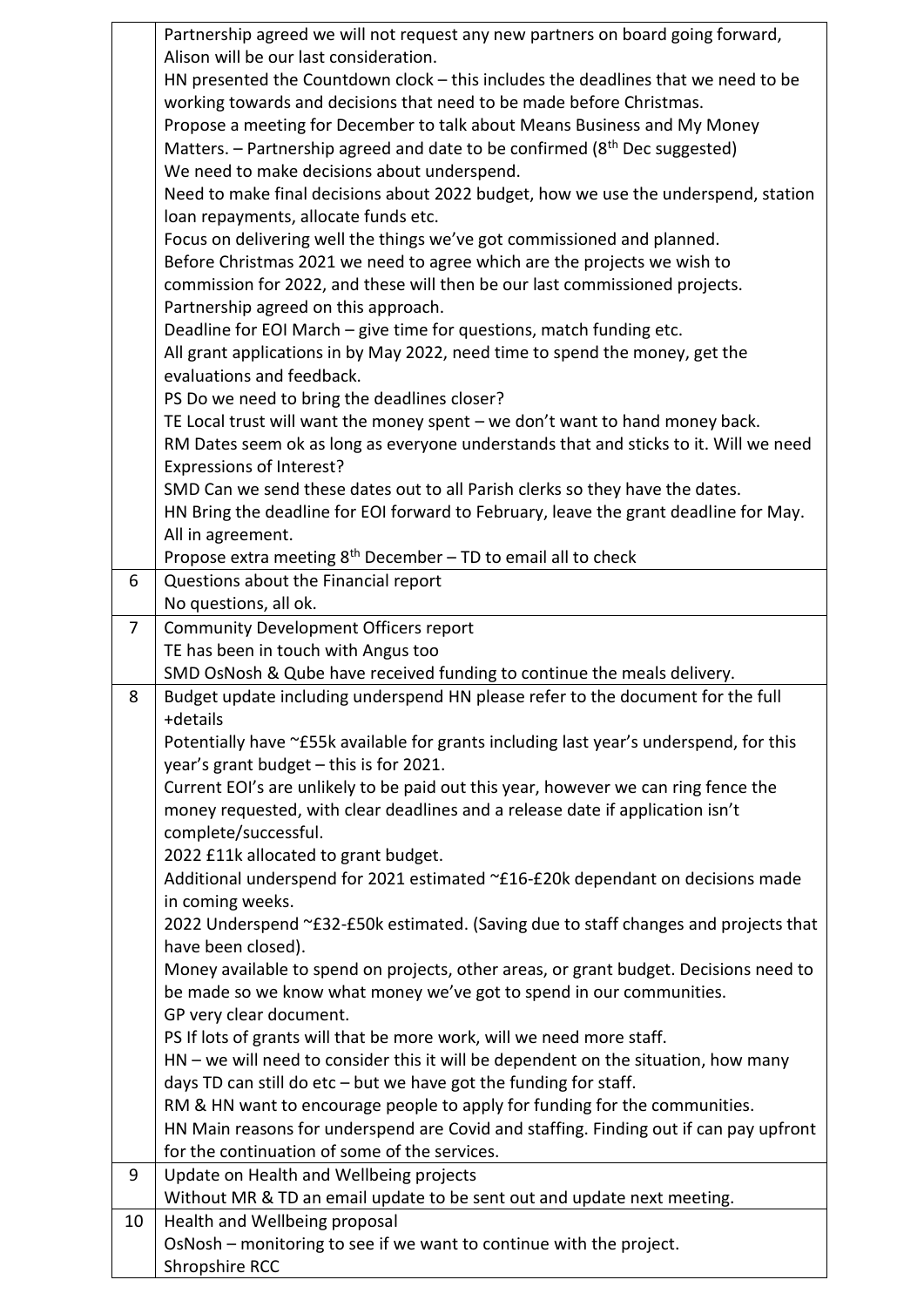|    | Desire to do some things around mental health.                                                                        |
|----|-----------------------------------------------------------------------------------------------------------------------|
|    | Need to start to see which of these projects we want to continue looking into to make<br>a final decision next month. |
|    | HN overview of documents                                                                                              |
|    | RM concern that the community choir would be a difficult short-term project.                                          |
|    | PS any sort of training is good - beneficial and leaves legacy                                                        |
|    | GP Happiness training reaches the schools and benefits all the children, impact,                                      |
|    | investment for the future.                                                                                            |
|    |                                                                                                                       |
|    | SMD All seem worthwhile, how to gauge if there would be enough uptake to make                                         |
|    | any of them viable. Gives a wide variety                                                                              |
|    | PS / HN Going into schools and workplaces have a captive audience.                                                    |
|    | AB we need to reach the young men.                                                                                    |
|    | SMD might need to go to workplaces outside of our areas - the larger firms that                                       |
|    | employ lots of local residents.                                                                                       |
|    | PS Choir takes a long time to set up. WR choir stopped because not enough people                                      |
|    | going. We do have choirs in our parishes - orthopaedic choir.                                                         |
|    | HN choir seems to be difficult, remove from the list. Investigate more for the next                                   |
|    | meeting. Find out if heads up can happen. Get more details about the creative                                         |
|    | projects. Investigate which businesses have mental health first aiders, how much                                      |
|    | interest there would be.                                                                                              |
|    | Next steps                                                                                                            |
|    | Partnership agreed that the mental health projects seem a good idea and would like                                    |
|    | to progress with:                                                                                                     |
|    | Mental health in schools - find out if schools interested and confirm costs for next                                  |
|    |                                                                                                                       |
|    | meeting so we can commission this before Christmas                                                                    |
|    | Mental Health in the workplaces - put together a plan of companies in 3PBL area to                                    |
|    | target and work with so we can commission the work. Leaflets to larger companies to                                   |
|    | encourage them to do this (we shouldn't fund these but make them aware                                                |
|    | particularly about young men), determine if any more SME's outside of area that have                                  |
|    | large workforces from our areas who we could encourage to be part of this.                                            |
|    |                                                                                                                       |
| 11 | New grant & Expression of interest applications for review in the meeting                                             |
|    | <b>St Martins Parish Council</b>                                                                                      |
|    | Recreation and sports site adjacent to St Martins school                                                              |
|    | GP left call as declared an interest                                                                                  |
|    | SD recognises he should declare an interest too, could leave or could stay to answer                                  |
|    | questions.                                                                                                            |
|    | PS reminded it had been discussed before and easier to discuss with interested                                        |
|    | members not there.                                                                                                    |
|    | SD left the call.                                                                                                     |
|    | HN not quorate $-$ will need to do an email vote after the meeting.                                                   |
|    | Getting the football club back to St Martins                                                                          |
|    | Long term aim to bring a range of sporting facilities for the community.                                              |
|    | Questions about who the facilities will be accessible for.                                                            |
|    | PS happy to proceed to application and grant offer with the same constraints as usual                                 |
|    | - on securing match funding.                                                                                          |
|    | TE Difficulty as a relatively small contributor to a large target, it may take longer than                            |
|    | Dec 2022 to secure the rest of the funds.                                                                             |
|    | PS as the budget include a project manager? Can we fund that?                                                         |
|    |                                                                                                                       |
|    | Check with Maggie & Rob & Mark if they are in agreement to proceed.                                                   |
|    | If they are in agreement invite St Martins PC to apply, asking questions re who has                                   |
|    | access, time frames, other funding etc. and if 3PBL part funding the project Manager                                  |
|    |                                                                                                                       |
|    | in 2022 would be a better way to release these funds, considering out time                                            |
|    | constraints.                                                                                                          |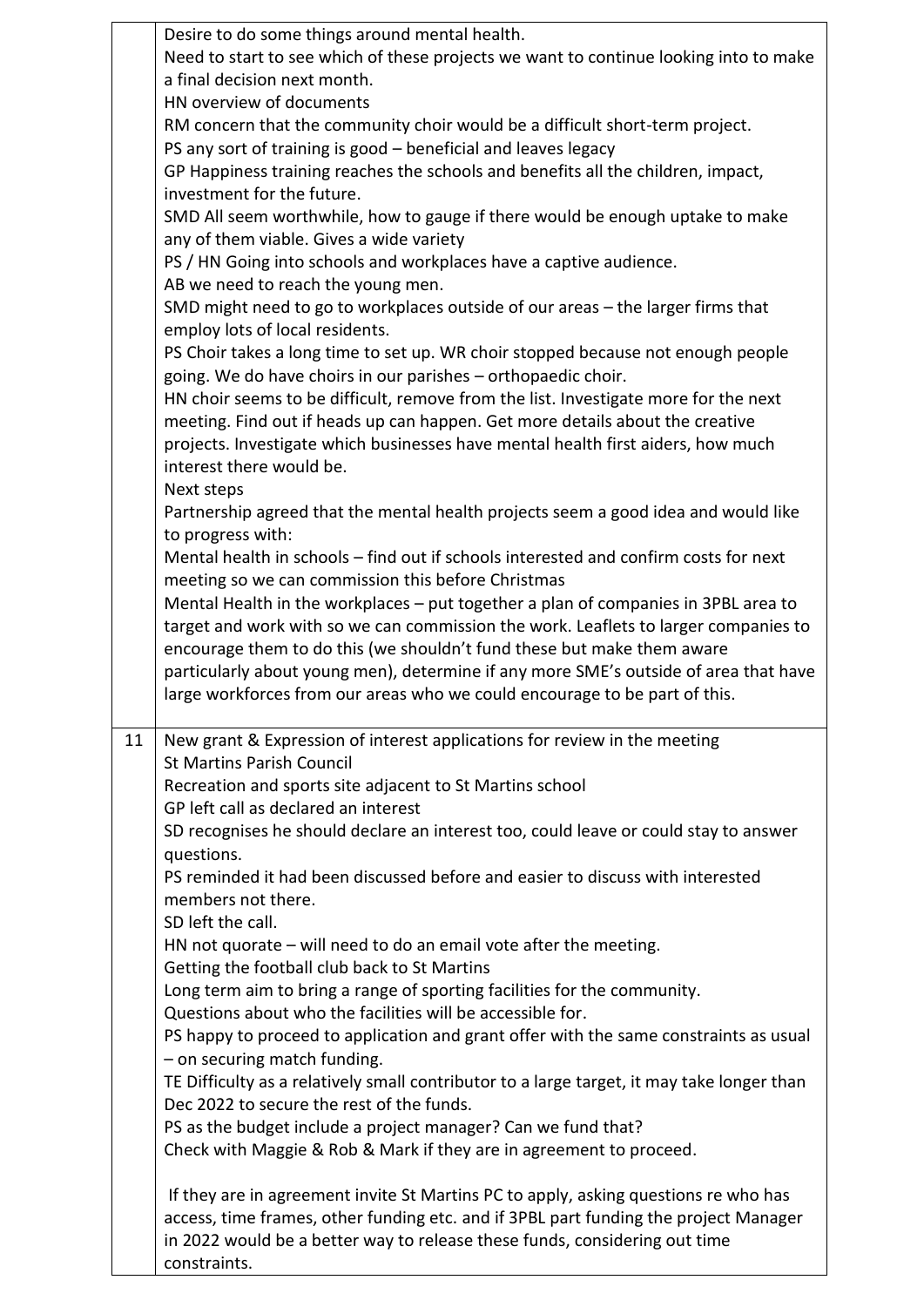|    | <b>Weston Rhyn Primary School</b>                                                                |
|----|--------------------------------------------------------------------------------------------------|
|    | SD & AB Think its an excellent idea                                                              |
|    | PS keen to be the partnership rep                                                                |
|    | SD a legacy project in itself                                                                    |
|    | GP Good idea, agree with it.                                                                     |
|    | All in favour for next phase $-$ PS to be the partnership rep                                    |
|    |                                                                                                  |
|    | TE Be prepared if other schools come in with other similar ideas.                                |
|    |                                                                                                  |
| 12 | List of outstanding expressions of interest and latest status                                    |
|    | Gobowen track                                                                                    |
|    | Heads $up$ – SYA                                                                                 |
|    | Weston Rhyn Trust - Rec                                                                          |
|    | Oswestry Mens Shed - delay and reconsideration question                                          |
| 13 | List of enquiries for grants and expression of interest for partnership to be aware of           |
|    | St Martins Toddler group - next month                                                            |
|    | Weston Rhyn Parish Council - Chirk Bank Defib                                                    |
|    | Greenshoots                                                                                      |
|    |                                                                                                  |
|    | St Johns coffee morning                                                                          |
|    | SD Defibs - we need to give out the information of how to access them and use them.              |
|    | No point them being there if they can't be accessed.                                             |
|    | HN wont be 3PBL responsibility to do this, but we could look into helping to get the             |
|    | information out.                                                                                 |
| 14 | Events proposal                                                                                  |
|    | Document outlining all the different suggestions and costs.                                      |
|    | All in agreement that the Triathlon is not an option.                                            |
|    | Village fun day                                                                                  |
|    | GP concerned that it would be difficult to find suitable people in each village.                 |
|    | SD starting to work on something for the Jubilee in St Martins.                                  |
|    |                                                                                                  |
|    | Panto is a big commitment and a lot of work to take on. As is an Eisteddfod.                     |
|    | HN we could put out to the parishes if anyone is wanting to run a talent show, event,            |
|    | village fun day, panto etc. Out to papers and village magazines                                  |
|    |                                                                                                  |
|    | Partnership agreed we will not organise an event but instead encourage organisations             |
|    | and the communities to apply for grants. Next steps – contact some of the interested             |
|    | organisations such as Moreton Hall to see if want to apply for a grant and also put out          |
|    | to key people in the communities. Advertise to our communities via social media,                 |
|    | village magazines, Advertiser and Shropshire star with clear guidance on last date for           |
|    | applications (May 2022) and when event will need to be completed by (end                         |
|    | September 2022) so we can get evaluation forms back.                                             |
|    |                                                                                                  |
|    | <b>Legacy</b>                                                                                    |
|    | <b>Trees</b> $-$ all in agreement no trees to be planted in the villages as plenty of free trees |
|    | available, and someone has to look after a tree.                                                 |
|    | <b>Benches</b> – partnership agree to two benches in each village – costs and bench options      |
|    | to be provided for next meeting.                                                                 |
|    | SMD Gobowen are keen for a few more benches.                                                     |
|    |                                                                                                  |
|    | PS Weston Rhyn can accommodate them.                                                             |
|    | Will need some costings and options - not just the purchase cost.                                |
|    | HN suggest we look at 2 benches in each village, TD to contact Parish clerks, look at            |
|    | costs etc ready for the next meeting.                                                            |